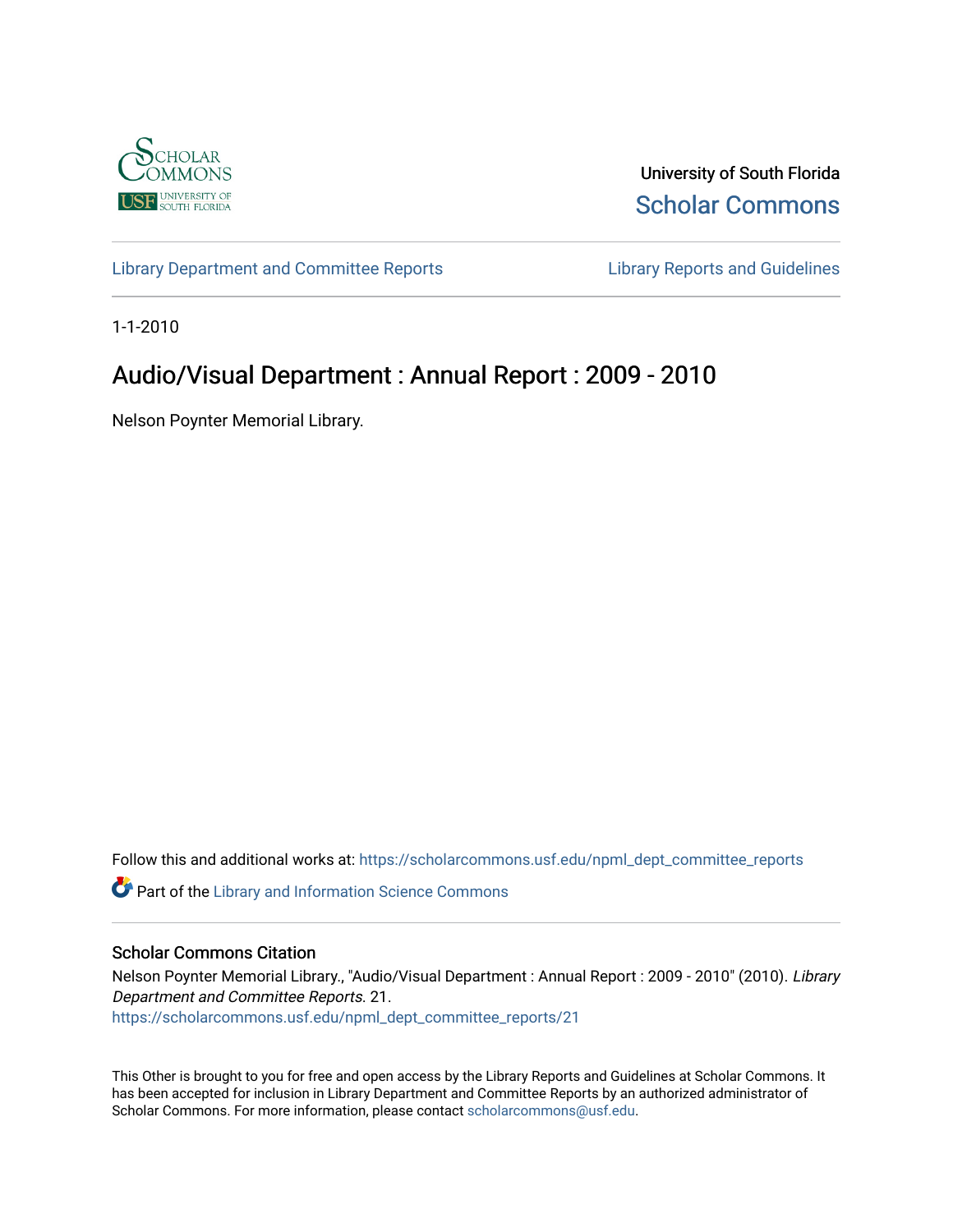## **Media Services Department Annual Report Academic Year 2009-2010**

Instructional Media Services 140 7th Ave S, POY 221 St. Petersburg, FL 33701 Phone: 727-873-4409 Fax: 727-873-4127 Email: av@nelson.usf.edu http://www.nelson.usf.edu/av

*Gerald A. Notaro, Media Librarian 727-873-4408 David Brodosi, Department Coordinator, Instructional Multimedia Developer*  727-873-4126 *Michael Mathon, Media Specialist*  727-873-4409 *Robert Vessenmeyer, Media Specialist*  727-873-4246

## **Instructional Media Services**

- Media Collections
- Juvenile Collections
- IMC Collections
- Support for large and small group viewing and listening
- 42 seat IMC Center
- Campus wide videoconferencing services
- Media Digitization Facilities
- Video Recording and Production Studio
- Audio Visual equipment check out for students, faculty, and staff
- Maintain classroom and all other instructional technology for campus
- Audiovisual support for campus special events
- USF Card Center

The goal of the department is to provide fixed equipment at all service points. All of USF St. Petersburg's classrooms have data/video projection, DVD/VHS playback, and computers permanently installed.

#### 2009-2010

 1179 Classes/Sections supported in 52 classrooms. All classrooms are "smart" classrooms and seminar rooms all have LCD monitors.

### 2008-2009

1568 Courses/Classes/Sections supported in 49 classrooms. 90% of classrooms are "smart" classrooms.

### 2007-2008

1688 Courses/Classes/Sections supported in 49 classrooms.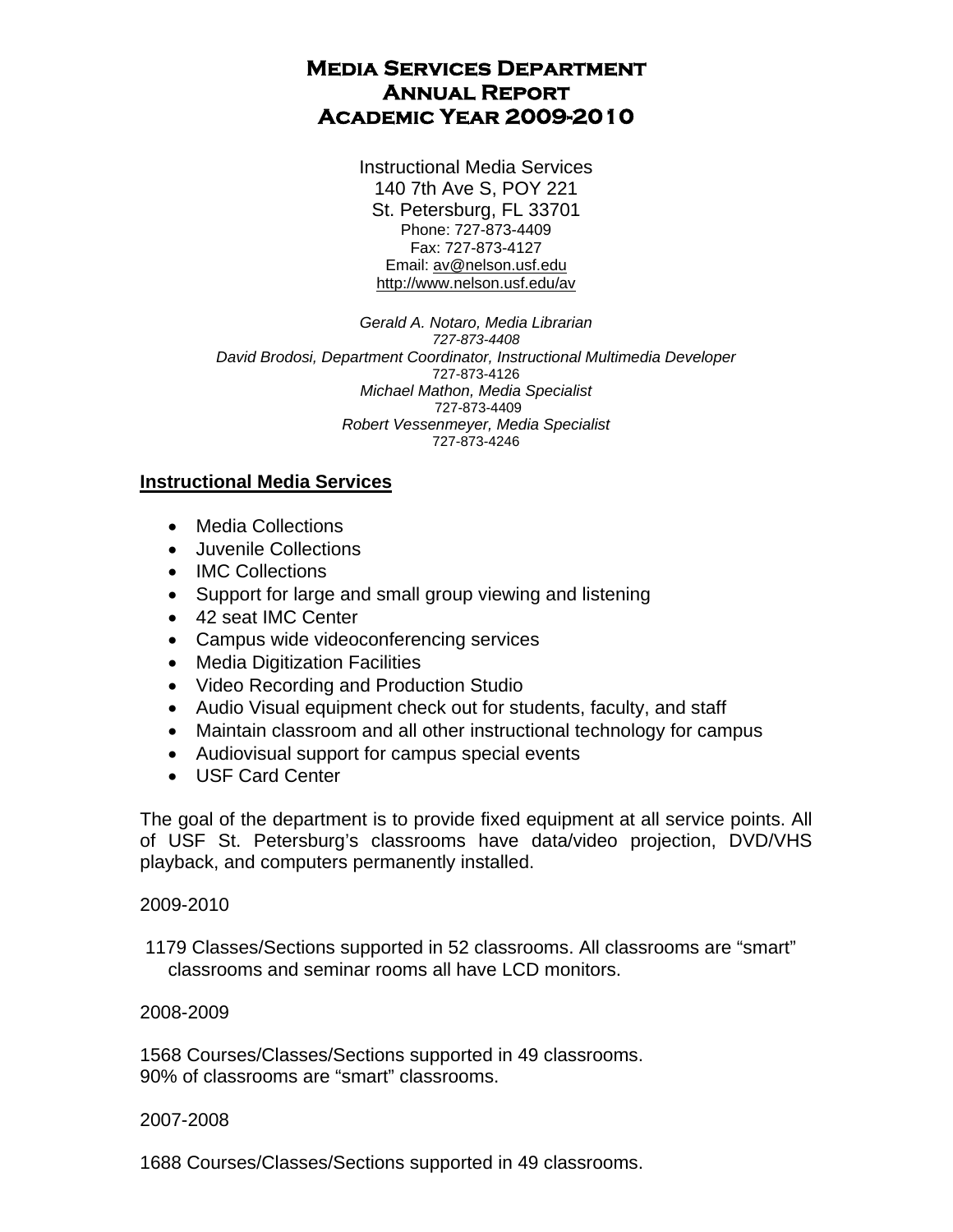90% of classrooms are "smart" classrooms.

2006-2007

1666 Courses/Classes/Sections supported in 47 classrooms. 60% of classrooms are "smart" classrooms

## **Distance Learning**

Distance Learning extends the University of South Florida St. Petersburg academic resources to help learners meet their educational goals by providing courses in a variety of disciplines and options in time, place, format, and delivery systems using technology. The Instructional Media Department of the Nelson Poynter Memorial Library makes available a large array of media and distance education technologies. The Department is responsible for the Video Conferencing facility located in the Poynter library. A satellite dish installation provides independent satellite downlinks. A Videoconferencing set up allows for worldwide communication. Digital audiovisual services are provided to faculty, students and staff to develop multimedia packages for teaching, delivery of information, learning and research. The staff of the Library's Instructional Media Services assists faculty in the form of consultation, design, and/or maintenance for online distance learning applications. Courses are offered online via the Internet, and typically utilize USF's Blackboard portal to gain access to course materials. Examples of distance learning formats include streaming video, podcasting, and hybrid, interactive CD and DVD's or any combination thereof. Online courses are offered as streaming video or podcasting and use high-speed Internet access; an active e-mail account and Internet access is required. Instructor interaction with students may be synchronous or asynchronous. The staff of the Instructional Media Services assists faculty with student use of all of these functions. When faculty prefer, the hybrid method includes courses using both synchronous and asynchronous software to provide faculty and students with options, such as 50% web and 50% face-to-face course. Instructional Media Services is responsible the teaching technologies found within the USF St. Petersburg smart classrooms. The Department is focused on supporting the University in its teaching, learning and research endeavors. The Department supports, services, and upgrades all of the equipment within campus teaching spaces and responds via its Help Desk to any problems that users may encounter. The department prides itself on quick response to requests, technical support, and other services. Digital audiovisual services are provided to faculty, students and staff to develop multimedia packages for teaching, delivery of information, learning and research.

2009-2010 Student Credit Hours: 30,835 Total Students enrolled: 10,785

### 2008-2009

7 studio courses, 0 satellite downlinks, 8 video/web/teleconferences, 7 Distance Learning courses recorded, designed, and digitized now distributed to over 3500+ students throughout the Academic Year.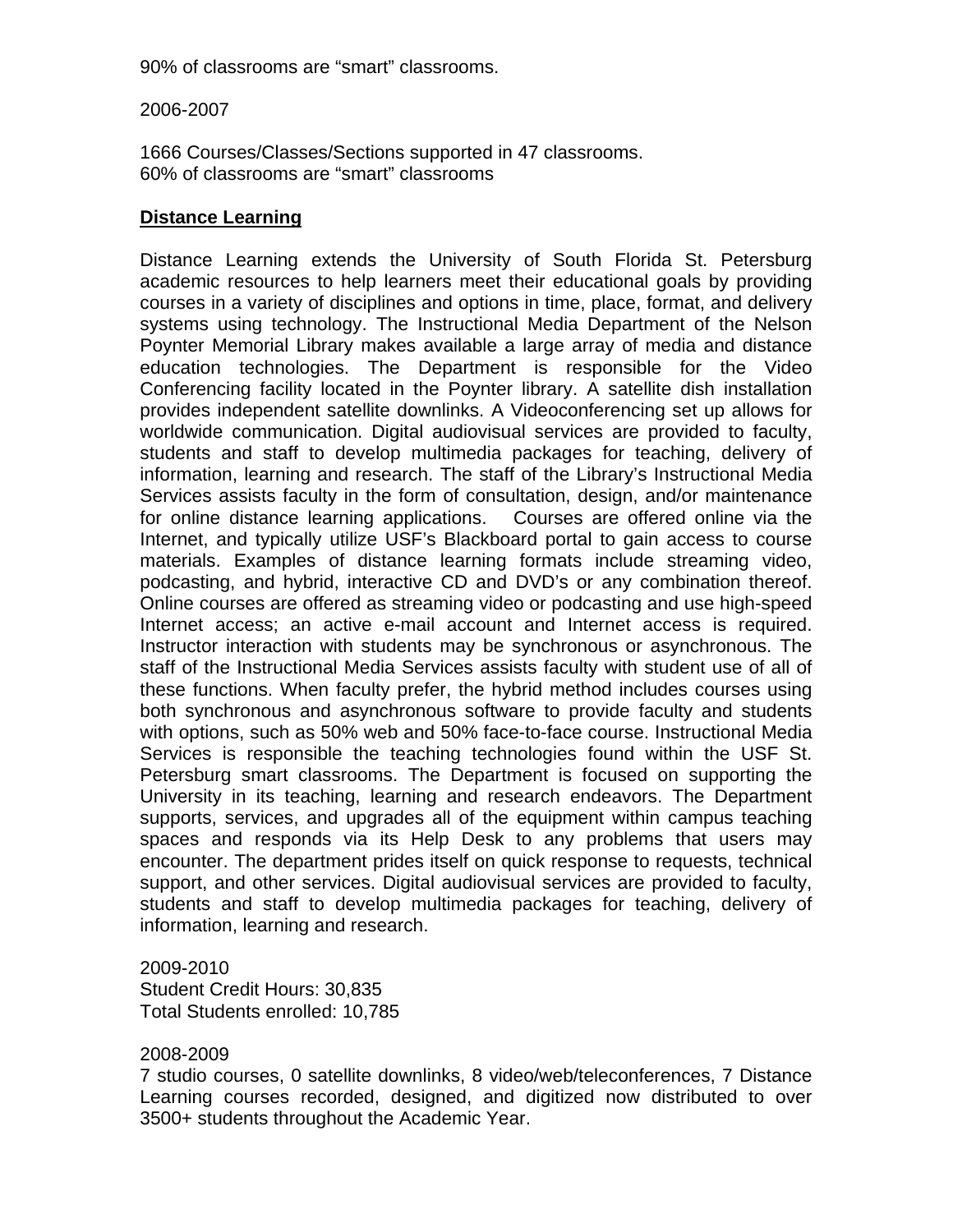## **USF Card Production**

| 2009-2010 | 2551 |
|-----------|------|
| 2008-2009 | 2001 |
| 2007-2008 | 2127 |
| 2006-2007 | 1843 |
| 2005-2006 | 1693 |
| 2004-2005 | 2483 |
| 2003-2004 | 2745 |
| 2002-2003 | 2124 |
| 2001-2002 | 1706 |

### **Media Center Collections**

The Instructional Media Collections of the Nelson Poynter Memorial Library serve the instructional and curricular needs of the USF St. Petersburg community and the individual study, scholarship, cultural enrichment and recreation needs of University students, staff, and faculty. The Poynter Library Media Center houses collections of juvenile fiction and non-fiction, now including 7647 titles. This collection serves the programs of the College of Education and the School of Library and Information Science, as well as families of the campus community. The Instructional Materials Center (IMC) also provides educational games, kits, and visual aids for classroom use by education student interns. The Curriculum collection includes 764 fully cataloged and circulating items. All items circulate and are accessible through the Library's online catalog. The Instructional Materials Collection (IMC) includes juvenile easy–to-read, juvenile fiction, juvenile non-fiction, school textbooks, teacher's manuals, guides, games, kits, and paperbacks. The Media Collections contains DVDs, videotapes, cassette tapes, CDs, and slides. They all circulate for one week and are renewable.

|                       | 2009-2010      | 2008-2009 | 2007-2008 |
|-----------------------|----------------|-----------|-----------|
| Audiocassettes        | 526            | 450       | 533       |
| Cataloged IMC         | 764            | 752       | 767       |
| Juvenile Books        | 7647           | 7475      | 7320      |
| Videotapes            | 4427           | 4651      | 5048      |
| DVD's                 | 2930           | 2410      | 1954      |
| CD's                  | 778            | 781       | 662       |
| <b>CD Audio Books</b> | 96             | 96        | 95        |
| Kits                  | 119            | 119       | 119       |
| Slide sets            | 3              | 3         | 3         |
| Online videos         | 2109           | 1522      | 1651      |
| <b>Total Items</b>    | 17803<br>19399 | 17760     |           |

### **Media Center Circulation**

|                | 2009-2010 | 2008-2009 | 2007-2008 |
|----------------|-----------|-----------|-----------|
| Audiocassettes | 23        | 24        | 79        |
| Compact discs  | 282       | 406       | 401       |
| <b>DVDs</b>    | 2998      | 4090      | 4094      |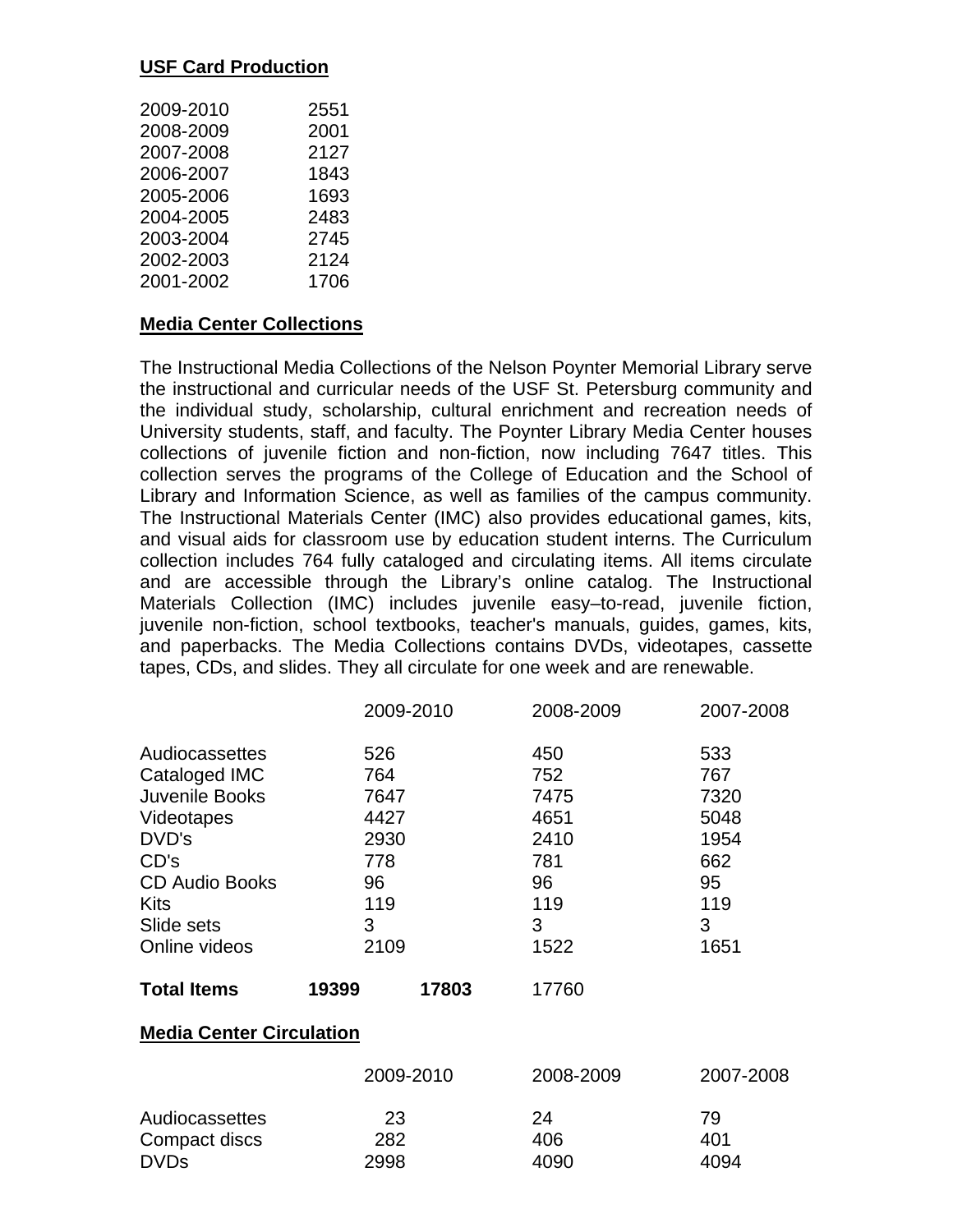| Juvenile | 1704 | 1594 | 1587 |
|----------|------|------|------|
|          |      |      |      |

 Note: A cart of 120 Juvenile Books have been pulled from the Juvenile Collection and are on a Reserve Cart and get checked out about 100 times per year for specific Children's Literature assignments. Those multiple Reserve statistics are not reflected in the Juvenile circulation statistics.

| <b>Video Cassettes</b><br>IMC (plus Kits) | 1043<br>117 | 1387<br>204 | 198 | 2042 |
|-------------------------------------------|-------------|-------------|-----|------|
| Audiobooks                                | 76          | 117         |     | 173  |
| Total                                     | 6243        | 7815        |     | 8611 |

AV and IMC collections accounted for approximately 17% of the total Library Circulation.

#### **Notable Initiatives and Accomplishments**

The Instructional Media department just finished installing new equipment (equipment that was removed from COB) into DAV 102 and 104. These two classrooms were the last two rooms on campus with old and outdated technology. This upgrade now brings or campus to 100% data projection in all classrooms across campus and will afford our department to move forward with a technology management system. This system will provide a global view of realtime status for of our projectors and switchers located in the classroom. This system will also provide early problem notification, and troubleshooting tools not available to us in the past.

Successfully completed bid package for Instructional Technology for Science and Technology building. Includes 11 classroom @ over \$125,000.

Replaced all damaged VHS cases and repacked over 400 videos.

Conducted a total video Collection Assessment of VHS holdings resulting in the weeding of over 500 titles.

Upgraded studio projection monitors, installed new audio mixing board and new studio cameras.

Weeded and reorganized entire IMC collection.

Shelf read and shifted compact disc collection.

Shelf read Juvenile collections.

Conducted a media circulation statistics report and begun assessment on use for weeding VHS titles from the Media Collection.

The department is consulting with the new Student Union building planning committee.

Six new Distance Learning courses were produced.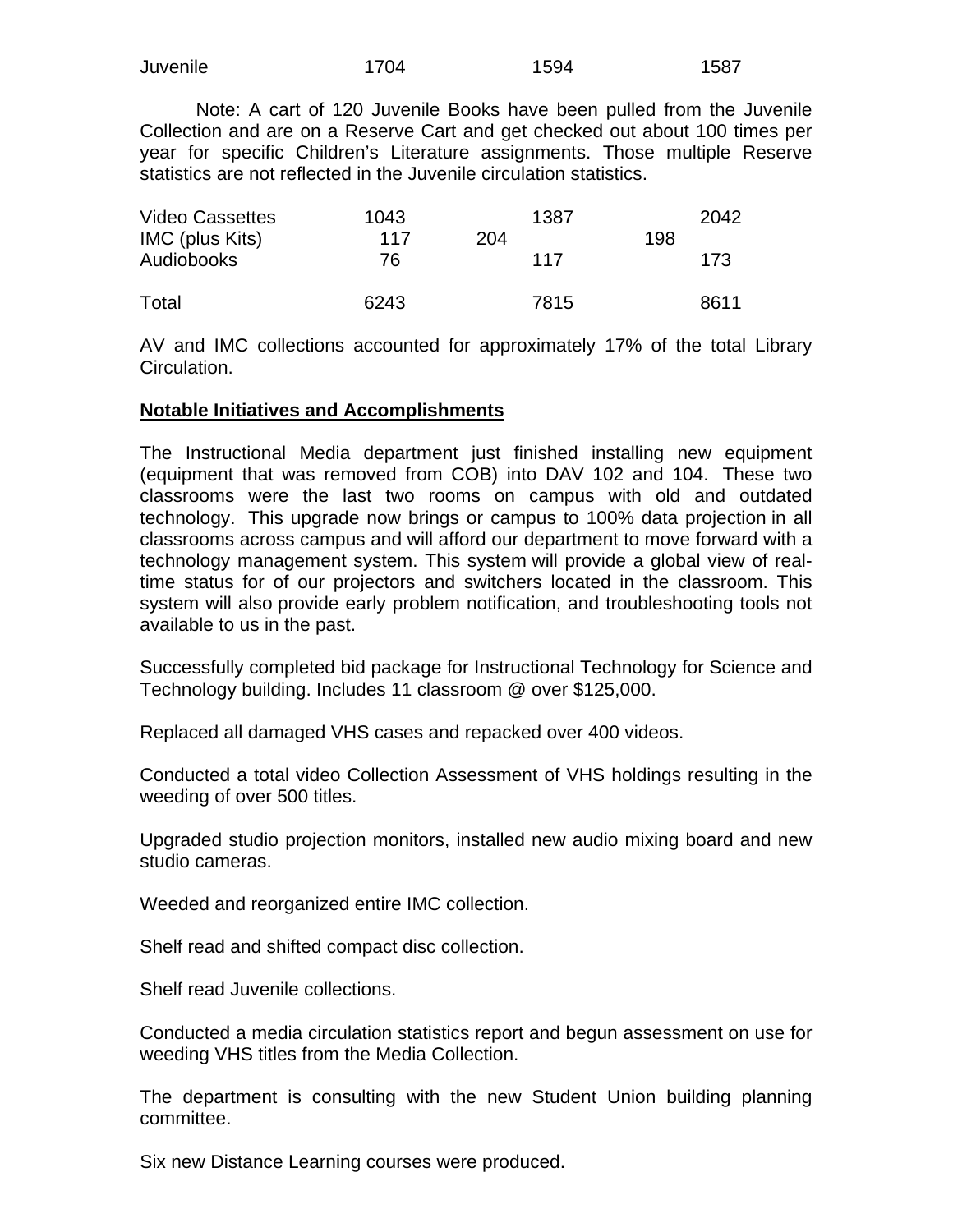Took off inventory and disposed of additional obsolete equipment in the Production Room and Storage Room.

There has been increasing departmental support for Special Events such as Festivals, Convocations, building openings, celebrations, dedications, conferences, Campus Board meetings and other non-academic and classroom activities. These have increasingly required the services of IM Services at night and on weekends.

Additionally upgraded and updated the departmental website, including posting current information on newly acquired media items.

New projection equipment installed in LIB 218.

New data projection in campus computing lab, COB Conference Room, and the Chancellor's Conference Room.

Installed Smartboard technology and document cameras to Coquina Hall classrooms.

#### **Assessments**

A USFSP faculty online satisfaction survey was created as a means to measure general faculty use and satisfaction with classroom technology. Thirteen faculty members participated in the survey. Results:

How often do you use the audiovisual equipment located in the classrooms?

Every Class 4 30.77% Often 2 15.38% Sometimes 2 15.38% Rarely 3 23.08% Never 2 15.38%

On Average, how would you rate the physical condition of the audiovisual equipment in the classrooms? (i.e. computers, projectors, cables, etc.)

Excellent 5 38.46% Good 4 30.77% Fair 3 23.08% Poor 1 7.69%

On average, how would you rate the physical condition of the classroom(s) that you use? (i.e. cleanliness, screens, lighting, seating, etc.)

Excellent 3 23.08% Good 7 53.85% Fair 3 23.08% Poor 0 0.00%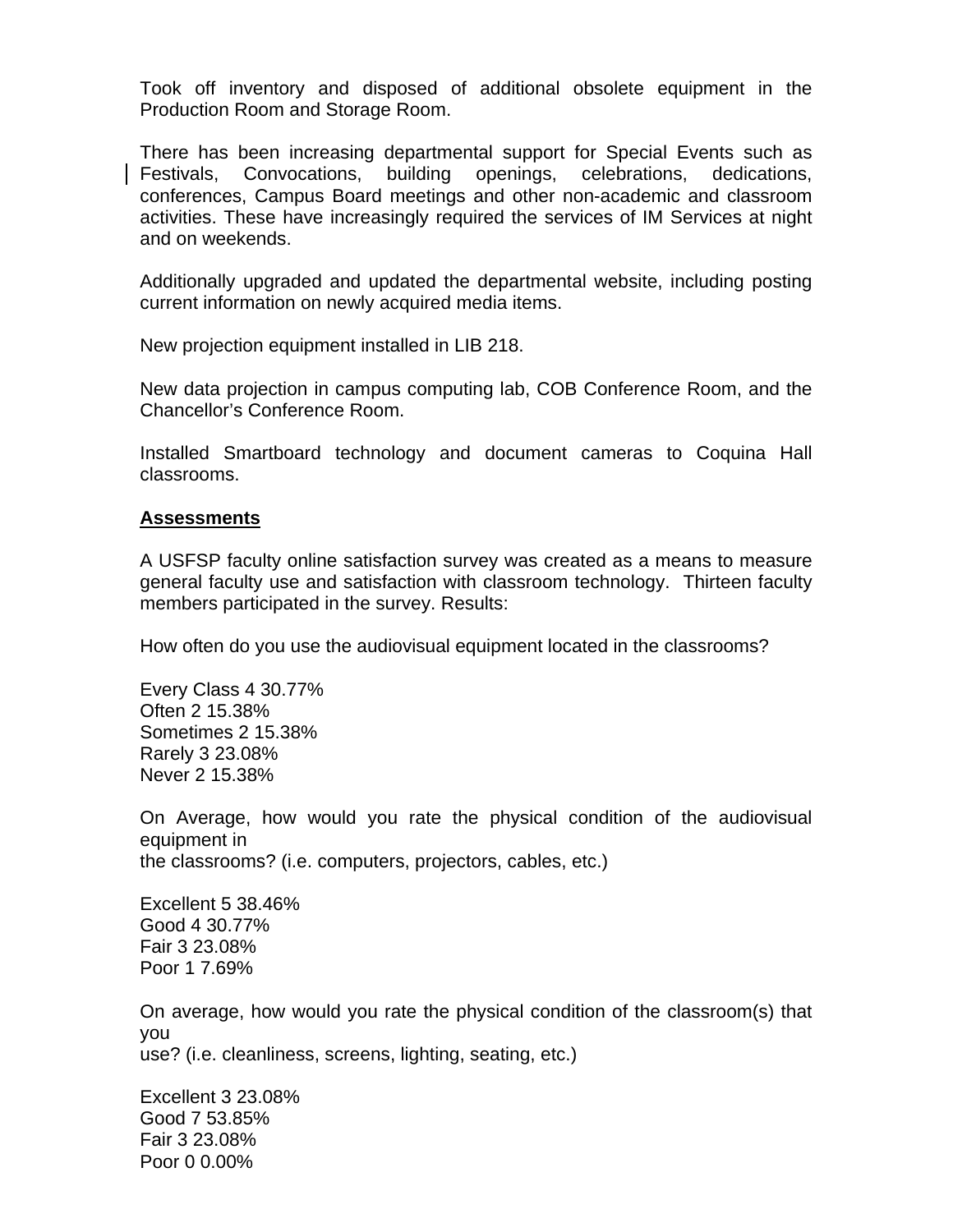How much do you agree with the following statement: I understand how to operate the audiovisual equipment I need to use for my class, and can do so with little or no problems.

Strongly Disagree 2 15.38% Mildly Disagree 2 15.38% Neither Agree Nor Disagree 6 46.15% Mildly Agree 1 7.69% Strongly Agree 2 15.38%

What audiovisual equipment do you use regularly in your class? (choose all that apply)

Data Projector 5 12.50% Document Camera 4 10.00% DVD/VCR 9 22.50% Personal Laptop 5 12.50% Computer (installed) 5 12.50% Classroom speakers (audio playback) 6 15.00% Overhead Projector 4 10.00% Other 2 5.00%

If you have had to call Audiovisual Services (3-4409) for immediate in-class assistance, how would you rate the response time and service you received from the technician that came to assist you?

Excellent 6 46.15% Good 4 30.77% Fair 1 7.69% Poor 0 0.00% Never Had to Call 2 15.38%

Is there any audiovisual equipment that is not standard in the classrooms that you would like to use as part of your teaching?

-Phone -big screen TVs -plasma television -no

Please feel free to add any comments here. Your opinions and feedback are greatly appreciated.

-Great job -:-)